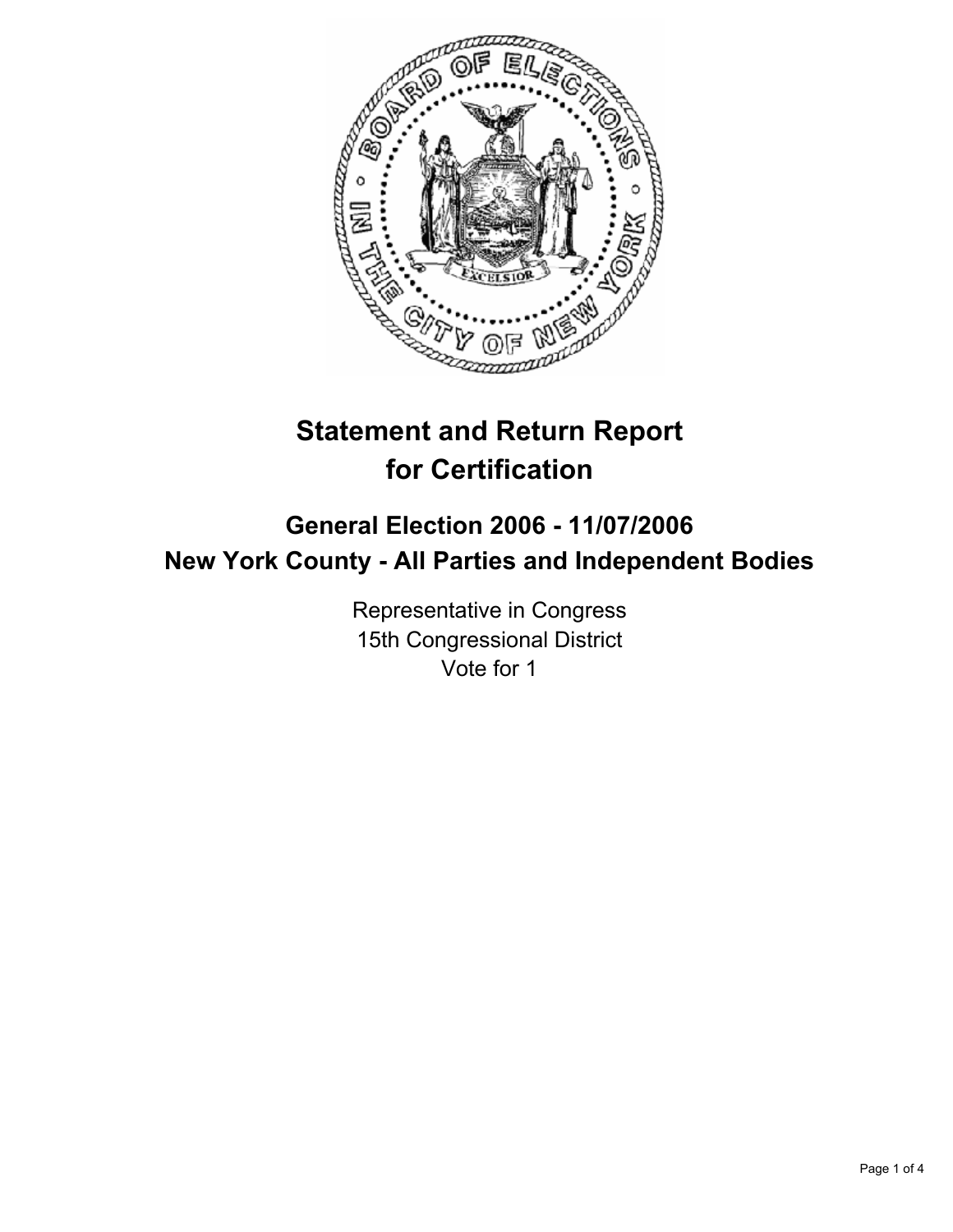

## **Assembly District 67**

| <b>PUBLIC COUNTER</b>               | 5,428 |
|-------------------------------------|-------|
| <b>EMERGENCY</b>                    | 3     |
| ABSENTEE/MILITARY                   | 247   |
| <b>FEDERAL</b>                      | 117   |
| <b>AFFIDAVIT</b>                    | 140   |
| <b>Total Ballots</b>                | 5,935 |
| EDWARD DANIELS (REPUBLICAN)         | 581   |
| CHARLES B RANGEL (DEMOCRATIC)       | 4,272 |
| CHARLES B RANGEL (WORKING FAMILIES) | 676   |
| <b>GRETCHEN PUSCH (WRITE-IN)</b>    |       |
| <b>Total Votes</b>                  | 5,530 |
| Unrecorded                          | 405   |

**Assembly District 68**

| PUBLIC COUNTER                      | 17,658 |
|-------------------------------------|--------|
| <b>EMERGENCY</b>                    | 59     |
| ABSENTEE/MILITARY                   | 249    |
| <b>FEDERAL</b>                      | 20     |
| <b>AFFIDAVIT</b>                    | 519    |
| <b>Total Ballots</b>                | 18,505 |
| EDWARD DANIELS (REPUBLICAN)         | 696    |
| CHARLES B RANGEL (DEMOCRATIC)       | 13,303 |
| CHARLES B RANGEL (WORKING FAMILIES) | 863    |
| <b>BRUCE WRIGHT (WRITE-IN)</b>      |        |
| LEONARD MCNEIL (WRITE-IN)           |        |
| MARTIN O'GRADY (WRITE-IN)           |        |
| RACHEL HOLLRAH (WRITE-IN)           |        |
| <b>Total Votes</b>                  | 14,866 |
| Unrecorded                          | 3,639  |

#### **Assembly District 69**

| PUBLIC COUNTER                      | 33,595 |
|-------------------------------------|--------|
| <b>EMERGENCY</b>                    | 88     |
| ABSENTEE/MILITARY                   | 896    |
| <b>FEDERAL</b>                      | 494    |
| <b>AFFIDAVIT</b>                    | 865    |
| <b>Total Ballots</b>                | 35,938 |
| EDWARD DANIELS (REPUBLICAN)         | 2,239  |
| CHARLES B RANGEL (DEMOCRATIC)       | 25,974 |
| CHARLES B RANGEL (WORKING FAMILIES) | 4,582  |
| CHARLES BARRON (WRITE-IN)           |        |
| DANIEL RAKOWITZ (WRITE-IN)          |        |
| DOLORES RAMOS (WRITE-IN)            |        |
| ELAVA SHNEYER (WRITE-IN)            |        |
| <b>Total Votes</b>                  | 32,799 |
| Unrecorded                          | 3,139  |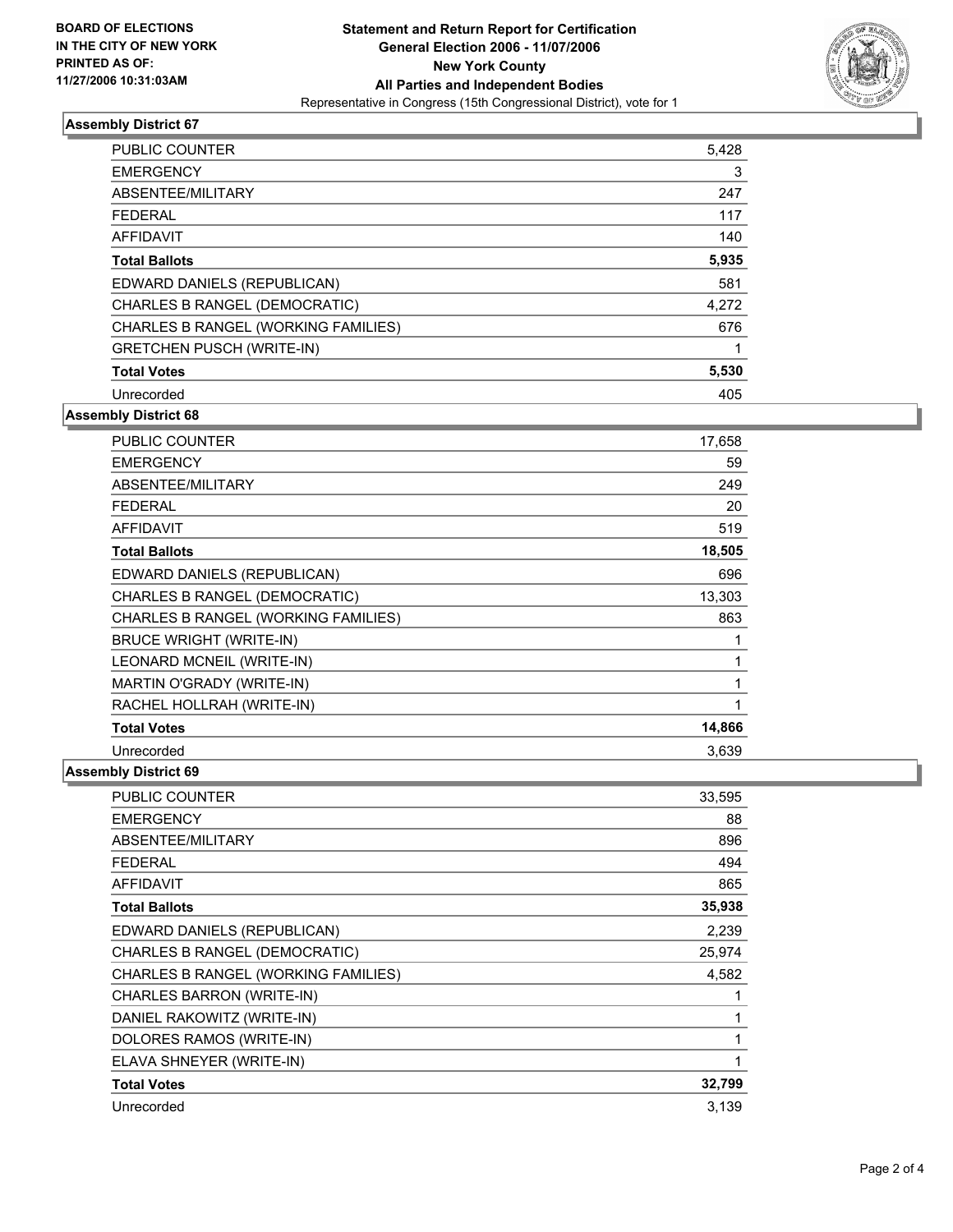

## **Assembly District 70**

| PUBLIC COUNTER                      | 23,338 |
|-------------------------------------|--------|
| <b>EMERGENCY</b>                    | 58     |
| <b>ABSENTEE/MILITARY</b>            | 395    |
| <b>FEDERAL</b>                      | 41     |
| <b>AFFIDAVIT</b>                    | 806    |
| <b>Total Ballots</b>                | 24,638 |
| EDWARD DANIELS (REPUBLICAN)         | 706    |
| CHARLES B RANGEL (DEMOCRATIC)       | 18,854 |
| CHARLES B RANGEL (WORKING FAMILIES) | 1,412  |
| CHARLES BARRON (WRITE-IN)           | 2      |
| CHARLES RANGEL (WRITE-IN)           |        |
| DEMOCRAT (WRITE-IN)                 |        |
| LATONIA MIDDLETON (WRITE-IN)        |        |
| <b>Total Votes</b>                  | 20,977 |
| Unrecorded                          | 3,661  |

#### **Assembly District 71**

| <b>PUBLIC COUNTER</b>               | 24,212 |
|-------------------------------------|--------|
| <b>EMERGENCY</b>                    | 55     |
| ABSENTEE/MILITARY                   | 497    |
| <b>FEDERAL</b>                      | 144    |
| <b>AFFIDAVIT</b>                    | 719    |
| <b>Total Ballots</b>                | 25,627 |
| EDWARD DANIELS (REPUBLICAN)         | 1,485  |
| CHARLES B RANGEL (DEMOCRATIC)       | 18,811 |
| CHARLES B RANGEL (WORKING FAMILIES) | 1,784  |
| <b>Total Votes</b>                  | 22,080 |
| Unrecorded                          | 3,547  |

# **Assembly District 72**

| <b>PUBLIC COUNTER</b>               | 17,881 |
|-------------------------------------|--------|
| <b>EMERGENCY</b>                    |        |
| ABSENTEE/MILITARY                   | 125    |
| <b>FEDERAL</b>                      | 97     |
| <b>AFFIDAVIT</b>                    | 436    |
| <b>Total Ballots</b>                | 18,546 |
| EDWARD DANIELS (REPUBLICAN)         | 885    |
| CHARLES B RANGEL (DEMOCRATIC)       | 12,643 |
| CHARLES B RANGEL (WORKING FAMILIES) | 742    |
| <b>Total Votes</b>                  | 14,270 |
| Unrecorded                          | 4.276  |